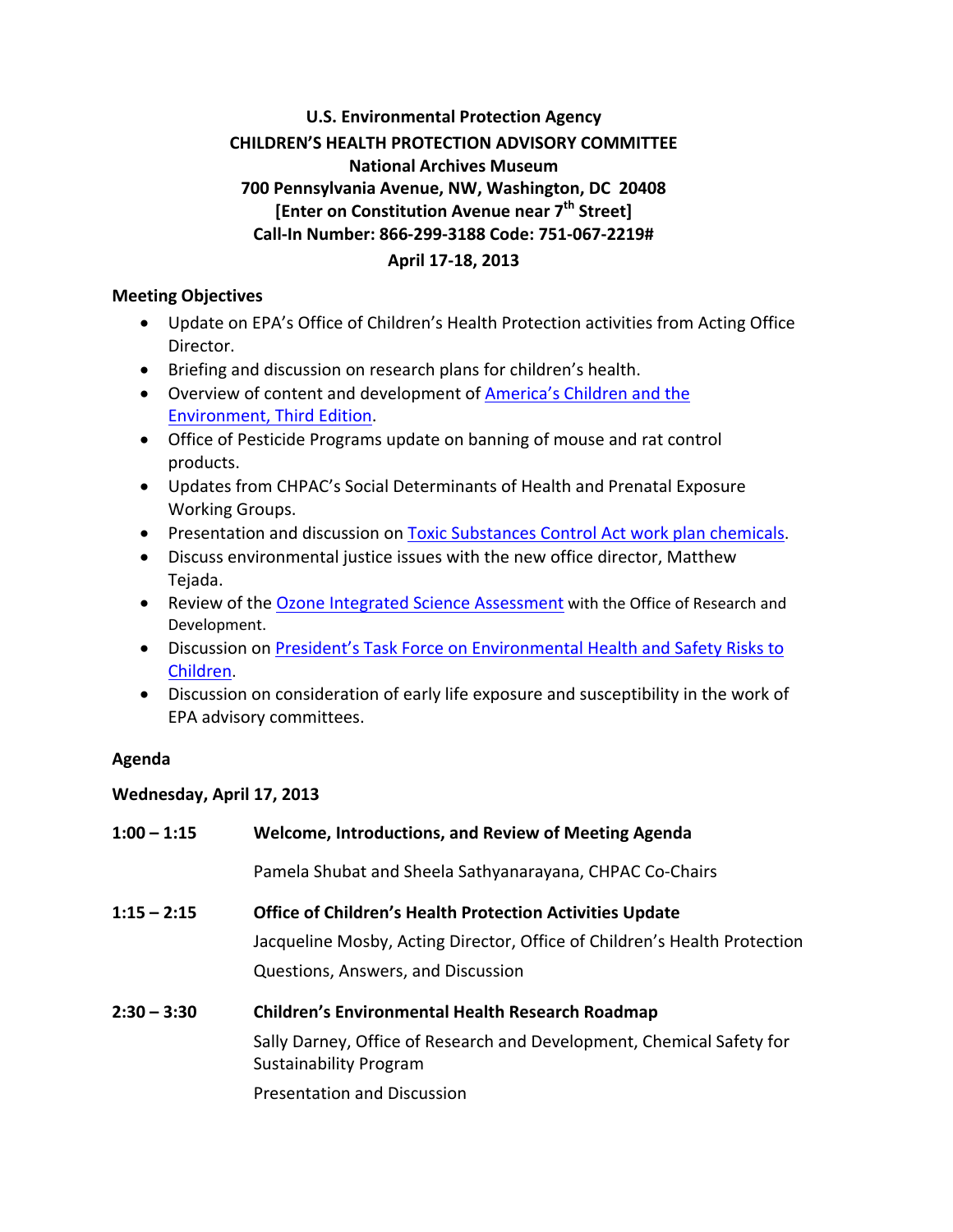| $3:30 - 3:50$ | <b>BREAK</b>                                                                                             |
|---------------|----------------------------------------------------------------------------------------------------------|
| $3:50 - 4:20$ | <b>America's Children and the Environment, 3<sup>rd</sup> Edition - Dan Axelrad, Office of</b><br>Policy |
|               | Presentation and Discussion                                                                              |
| 4:20-4:40     | Mouse and Rat Control Product Ban - Steve Bradbury, Director, Office of<br>Pesticide Programs            |
| $4:40 - 5:40$ | <b>CHPAC Work Group Updates and Discussion -</b>                                                         |
|               | Jeanne Leffers for Social Determinants of Health                                                         |
|               | Martha Sandy and Susan Buchanan for Prenatal Exposures                                                   |
| $5:40 - 6:00$ | <b>Public Comment</b>                                                                                    |
| 6:00          | ADJOURN                                                                                                  |

#### **Thursday, April 18, 2013**

- **8:00 – 8:30 COFFEE**
- **8:30 – 9:30 Toxic Substances Control Act (TSCA) Work Plan Chemicals** Jeff Morris, Office of Chemical Safety and Pollution Prevention Presentation and Discussion
- **9:30 – 10:30 Office of Environmental Justice and Children's Health** Discussion with Matthew Tejada, Office of Environmental Justice Presentation and Discussion

## **10:30 – 10:50 BREAK**

 **10:50 – 12:15 Ozone Integrated Science Assessment** – James Brown, Office of Research and Development, National Center for Environmental Assessments

Presentation and Discussion

- **12:15 – 1:30 LUNCH** on your own; a list of nearby restaurants is available.
- **1:30 – 2:30 CHPAC Panel Discussion** How do EPA advisory groups use early life stage considerations into their reviews of issues and data?